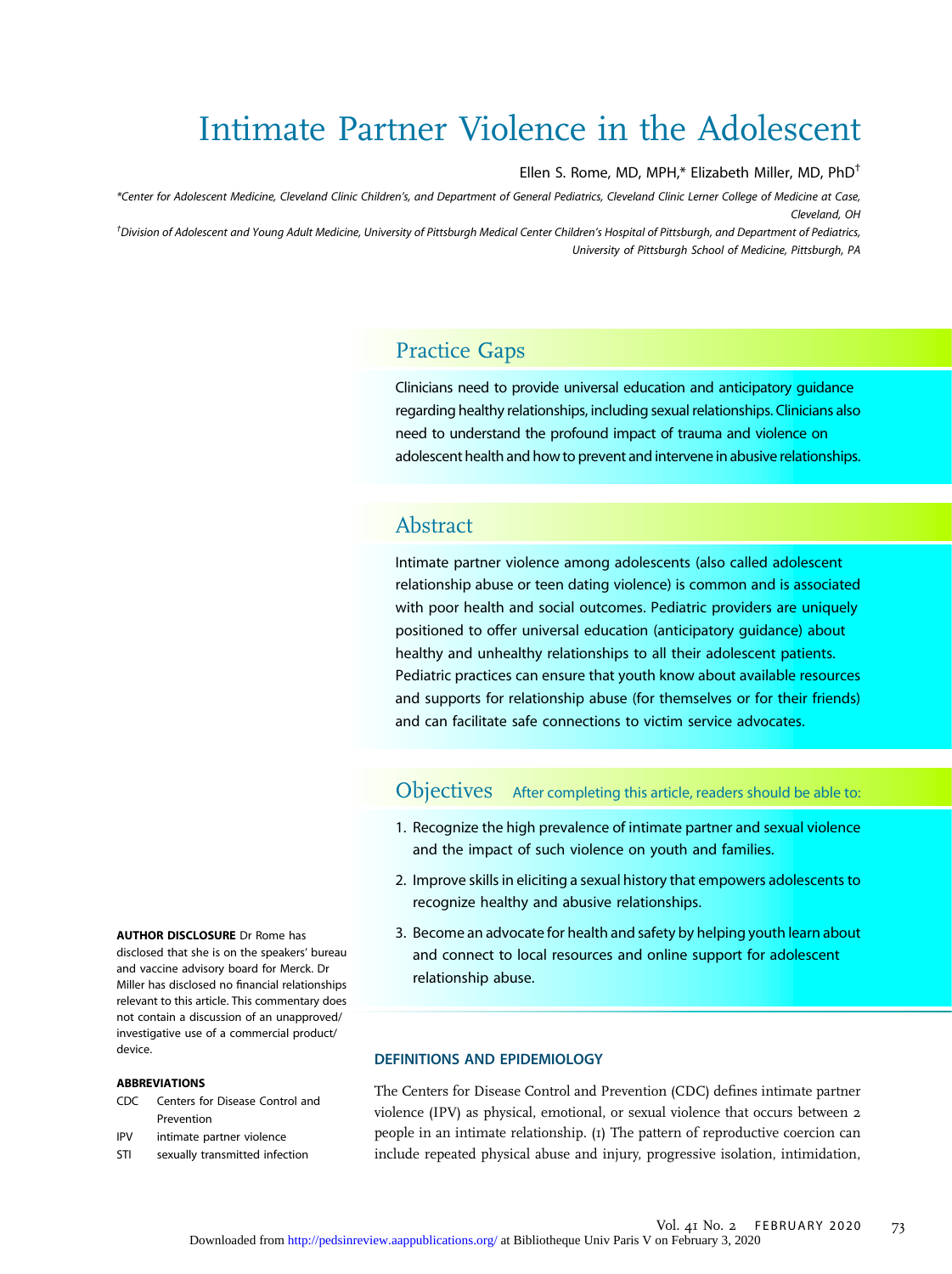demanding sex, and other controlling behaviors. (2) Reproductive coercion, a distinct form of IPV, involves pressuring a partner to become pregnant or sabotaging contraceptive attempts. IPV and reproductive coercion can result in negative health consequences, including unintended pregnancy, sexually transmitted infections (STIs), depression, anxiety, and posttraumatic stress disorder.  $(3)(4)(5)$  IPV has been studied more in heterosexual relationships but occurs among same-sex, bisexual, and transgender individuals in relationships as well. (6) IPV among adolescents (often called teen dating violence or adolescent relationship abuse) involves physical, emotional, and/or sexual abuse that happens in a relationship when 1 or both parties is a minor. Adolescents may misread controlling behaviors such as jealousy and possessiveness as evidence of true love, especially if they have not had any role modeling of mutually respectful and healthy relationships.

IPV occurs in 1 of 3 women globally, including in the United States. (7) In a meta-analysis from the World Health Organization's data from 81 countries, the lifetime prevalence of physical and/or sexual IPV in girls ages 15 to 19 years who had ever been in an intimate relationship was 29.4%, and in the 20- to 24-year-old age group was 31.6%, underscoring that this is an adolescent health concern. (8) In the United States, an estimated  $\bar{1}$  in 3 women has experienced IPV. (7) In sheer numbers, IPV has been estimated to impact 12 million women and men annually. (9)(10)

Among high school students who have been in a relationship, the past-year prevalence of any physical or sexual IPV is approximately 21% for girls and 10% for boys. (11) In a study in California school-based health centers, 18% of adolescent girls ages 14 to 19 years reported that they had experienced physical or sexual IPV in the past 3 months, with a higher likelihood of reproductive coercion in those experiencing physical or sexual IPV. (12) In a study of college-aged women, nearly half of those surveyed had been victims of IPV. (13)

In 2004, IPV was associated directly with 1,544 deaths in the United States, with  $3$  of  $4$  victims being female. ( $14$ ) This number is thought to be a significant underestimate because deaths may not be reported as being related to IPV. IPV also often precedes child maltreatment, including physical and emotional abuse of the child. Given the overlap of IPV and child maltreatment, parents who disclose experiencing IPV should also be offered support and resources to ensure their own and their children's safety.

An estimated 3% to 19% of pregnant women have been victims of IPV, with potential harm to the fetus. (15) In utero exposure to IPV increases the risk of preterm labor, low birthweight, intracranial hemorrhage, and neonatal death. (2) IPV is also costly; Rivara et al (16) noted that the offspring of women who have been victims of IPV use health-care more frequently, even if the abuse ceased before delivery.

The Adverse Childhood Experiences Study has highlighted the long-term effects of IPV on children. Compared with adults raised in homes without IPV, adults raised in homes where a parent experienced IPV were 4.8 times more likely to have been physically abused, 6 times more likely to have been emotionally abused, and 2.6 times more likely to have been sexually abused. (17) The Table lists potential signs of exposure to IPV as a child, recognizable via internalizing and externalizing behaviors. Some of the known individual- and social-level factors that increase risk of exposure to IPV in adolescents include depression, alcohol and drug use, exposure to violence as a child (including witnessing parental IPV and childhood sexual abuse), previous violence victimization (including bullying and homophobic teasing), having a disability (such as a physical or sensory impairment), experiencing marginalization and discrimination due to such issues as sexual orientation or sex identity, unequal social norms that condone sex-based violence, and laws and policies that perpetuate sex inequality.

Previous exposure to violence victimization (including witnessing parental IPV) is a critical factor and underscores the importance of prevention and intervention strategies for children exposed, including trauma-focused prevention programs and treatment in schools.

Adolescents also may not recognize particular behaviors as being abusive. In a study involving 841 girls ages 16 to 19 years and 1,387 young women ages 20 to 24 years recruited from 24 family planning clinics in western Pennsylvania, Jones et al (18) found that both IPV and reproductive coercion correlated with STIs and poor condom use. Young women experiencing reproductive coercion were also less likely to recognize specific behaviors as abusive (such as being pressured to have sex or a partner threatening to hit her) compared with women who had not experienced reproductive coercion. Condom manipulation, birth control sabotage, and pressure to get pregnant against her wishes are hallmarks of reproductive coercion that many young women may not recognize as controlling and abusive behaviors that undermine their reproductive autonomy. (19) A critical role of pediatric providers is increasing awareness among adolescents and young adults of the range of abusive behaviors in relationships that have a direct effect on their health and wellness.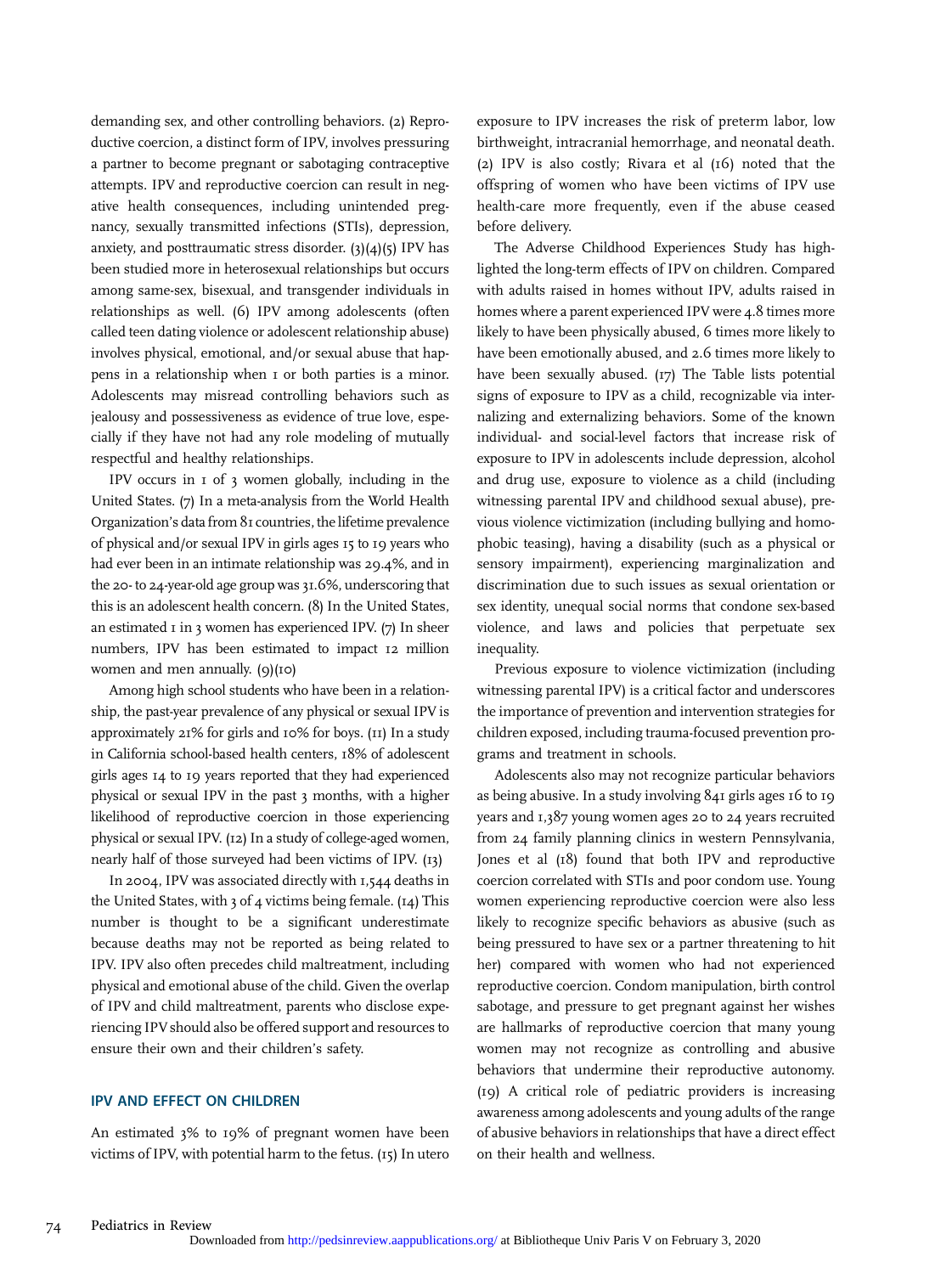### TABLE. Potential Signs of Exposure to Adverse Childhood Experiences, Including Intimate Partner Violence

| Internalizing behaviors:                                             |  |
|----------------------------------------------------------------------|--|
| Depression                                                           |  |
| Suicidal ideation                                                    |  |
| Anxiety                                                              |  |
| Withdrawal                                                           |  |
| Somatic complaints (chronic abdominal pain, headaches, etc)          |  |
| Poor sleep                                                           |  |
| School avoidance                                                     |  |
| Disordered eating: both overeating and food restriction              |  |
| <b>Externalizing behaviors:</b>                                      |  |
| Attention problems                                                   |  |
| Academic underachievement                                            |  |
| Aggressive behavior at school, at home, or in the community          |  |
| Rule-breaking behaviors                                              |  |
| Difficulty forming and maintaining stable relationships with peers   |  |
| <b>Bullying behaviors</b>                                            |  |
| Substance abuse                                                      |  |
| Sexual health behaviors such as early-onset sexual activity multiple |  |

Sexual health behaviors such as early-onset sexual activity, multiple partners, difficulty negotiating partner condom use

#### SOCIAL AND CONTEXTUAL FACTORS THAT **CONTRIBUTE TO IPV**

From a population health perspective, sex inequality is considered a root cause of violence against women and girls. (20) Issues are not unique to any one ethnicity or subgroup but have been studied in various unique populations. (21)(22) In a longitudinal study of Latino youth in the United States followed from 10th grade until age 22 years, Latino boys who were more acculturated to living in the United States in 10th grade demonstrated a significantly higher risk of subsequently perpetrating physical IPV by age 22 years, whereas greater retention of Hispanic culture predicted less IPV in early adulthood. In contrast, girls' acculturation did not show similar associations. For girls, lifetime alcohol use by 10th grade predicted higher risk of psychologic IPV victimization in emerging adulthood. (23) Consistent with previous studies, the authors found that histories of childhood abuse and witnessing parental domestic violence were the strongest predictors of both

IPV perpetration and victimization in this sample of Latino youth. Similar studies related to sex-equitable attitudes and violence have found that adolescent boys (32.4% white, 23.7% non-Hispanic black, 13.9% Hispanic, 7.7% Asian, and 4.9% Native American/Pacific islander) who endorse traditional sex roles have a greater likelihood of IPV perpetation in adolescence compared with adolescents with more equitable attitudes, regardless of race/ethnicity. (24)

#### **IOW CAN PEDIATRICIANS SUPPORT ADOLESCENTS** ND HEI P PREVENT IPV?

#### n the Office

Given the high prevalence of IPV, pediatricians are key adult llies in supporting young people in navigating their relationships, preventing IPV, and supporting those who have lready been exposed to such violence. Although there are certainly red flags for an unhealthy relationship, youth may ot disclose being in an unhealthy or abusive relationship or myriad reasons, including 1) fear of the perpetrator of IPV; 2) fear of breaches of confidentiality; 3) lack of trust in dults, including health-care professionals and clinicians; 4) lesire to protect the abusive partner or the parent; 5) selflame and inappropriately placed guilt; 6) lack of recognion of what constitutes abusive behaviors; 7) inability to ccess care (lack of transportation, uncertainty about insurance coverage); and 8) lack of knowledge of services or of scope of services (uncertainty about where to seek care).

Currently, assessment and counseling for IPV is recommended by the American College of Obstetricians and Gynecologists, the American Medical Women's Association, the American Medical Association, and the National Academy of Medicine, a part of the National Academies of Science, Engineering, and Medicine. (25)(26)(27) Depending on an adolescent's developmental stage, relationship abuse and reproductive coercion may also be misinterpreted by the adolescent as true love rather than as overly possessive or abusive behavior. Open-ended questions have a role, and some concrete questions can help educate adolescents about what unhealthy relationships look like. When eliciting a history of sexual abuse, rather than asking "Have you ever been raped?" the clinician might try "Has anyone ever done anything sexually that made you uncomfortable?" Similarly, rather than asking "Are you in an abusive relationship?" the clinician can ask "Does the person you're seeing get mad at you if you do not respond to his/her calls right away?" or "Has someone you were going out with ever monitored your phone or texts in a controlling way?" The goal with such routine inquiry about relationships and asking about coercive behaviors also provides an opportunity for universal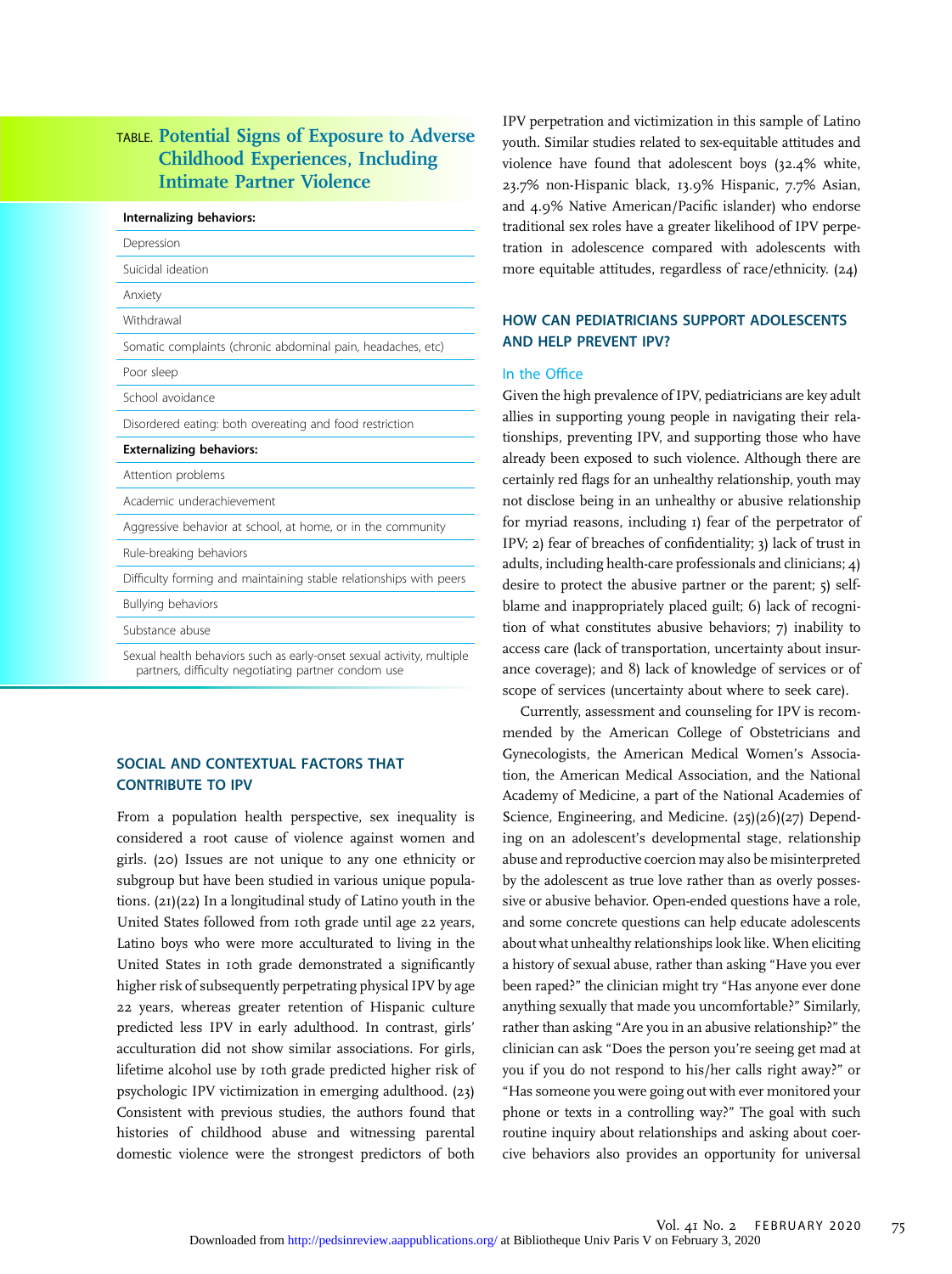education about healthy and unhealthy relationships regardless of disclosure. All adolescents should leave their clinical encounter with information about IPV and resources available to them and to their friends.

Parents, including teen parents, experiencing IPV are more likely to seek help for their child than for themselves. The pediatrician needs to remember that the signs of IPV can be subtle, overlapping with anxiety, depression, or posttraumatic stress disorder. Other red flags include failure to keep medical appointments, frequent medical visits with somatic complaints that do not fit with the medical history, and reluctance to answer questions about discipline strategies at home. Again, with adults as well, the goal is not to force patients or parents to disclose experiences of violence. Rather, the role of the pediatric provider is to ensure that all parents receive information about IPV and the effect on their and their child's health. This should include information about supports and services in the clinic as well as local and national resources (eg, the National Domestic Violence Hotline [\[www.thehotline.org](http://www.thehotline.org)]; educational safety cards for parents are also available from IPV Health Partners [\[www.ipvhealth.org\]](http://www.ipvhealth.org)).

Through establishing confidentiality and reminding adolescents and their parents of the definition and limits of confidentiality, the clinician can create safe spaces for discussion of sensitive topics while not pushing for disclosure. The clinician can state, for example, "Everything we talk about without a parent in the room is confidential, meaning I am not going to share with your parent what you tell me unless it is life-threatening or dangerous. With all young people I take care of, if I learn that they are in danger, I work hard to partner with them to keep them safe, and sometimes we need outside support to make that happen. My job is to keep all young people safe and healthy, so you can be an active manager of your own health. What questions do you have for me about that?"

Awareness of the laws surrounding consent and confidentiality of adolescents can help keep each adolescent victim of IPV safer. Reporting a case of suspected IPV to a child protective services agency or law enforcement without consultation with social work and other multidisciplinary teammates (including victim service advocates) may result in inadvertently compromising a young person's safety. When filing a child abuse report on behalf of an adolescent, whenever possible, the adolescent should be included in the filing process.

Clinicians should also be mindful of documenting relationship and sexual health concerns confidentially, especially in an era when parents and adult caregivers may have access to an adolescent's electronic health record via a

patient portal. In the routine social history, clinicians can consider using a phrase such as the following: "A detailed psychosocial assessment was conducted and documented confidentially, and appropriate resources and educational materials were reviewed with the patient." Clinicians should work within their health-care systems to ensure that their electronic health record has a way to protect the confidentiality of adolescent records.

#### Beyond Screening: Reframing the Role of the Pediatrician in Prevention

Given the prevalence of IPV and the multiple barriers to care seeking, the goal in each clinical encounter is not to push for a disclosure of IPV but rather to inform and support patients about the critical importance of healthy relationships. From a public health perspective, primary, secondary, and tertiary prevention approaches can help reduce IPV in adolescents and young adults. Primary prevention consists of educating and supporting teens and tweens to recognize healthy and unhealthy relationships and be advocates for their and their peers' health and safety. Because middle school is a time when early adolescents and preteens often first explore relationships with peers and may begin dating, interventions in the school, the community, the home, and the office can augment a young person's understanding of what is considered healthy behavior in a relationship. Examples of unhealthy relationship behaviors include monitoring a partner's cell phone use; controlling where and with whom a partner can talk or hang out; telling a partner what he or she can or cannot wear; manipulating contraceptive use, including refusing to use condoms or putting holes in them, throwing away oral contraceptive pill packs, and other strategies; possessive behaviors, including isolating an adolescent from friends/family; inappropriate anger at the victim if calls are not answered or responded to immediately; and pressure to participate in sexting or "textual harassment." (28)

The pediatrician should ask the teen about these warning signs, with phrasing such as "I ask all my patients about the relationships they are in, and about how everyone deserves to be treated with respect and trust. Some of my patients tell me about how a friend or partner constantly checks up on them or puts them down; has anything like that ever happened to you?" If the answer is no, clinicians should still share an educational resource, such as a palm-sized educational brochure, with examples available from websites such as Futures Without Violence ([www.futures](http://www.futureswithoutviolence.org/hanging-out-or-hooking-up-2)[withoutviolence.org/hanging-out-or-hooking-up-2\)](http://www.futureswithoutviolence.org/hanging-out-or-hooking-up-2). The clinician can then empower the teen to share this information with friends or family, using phrases such as "I am glad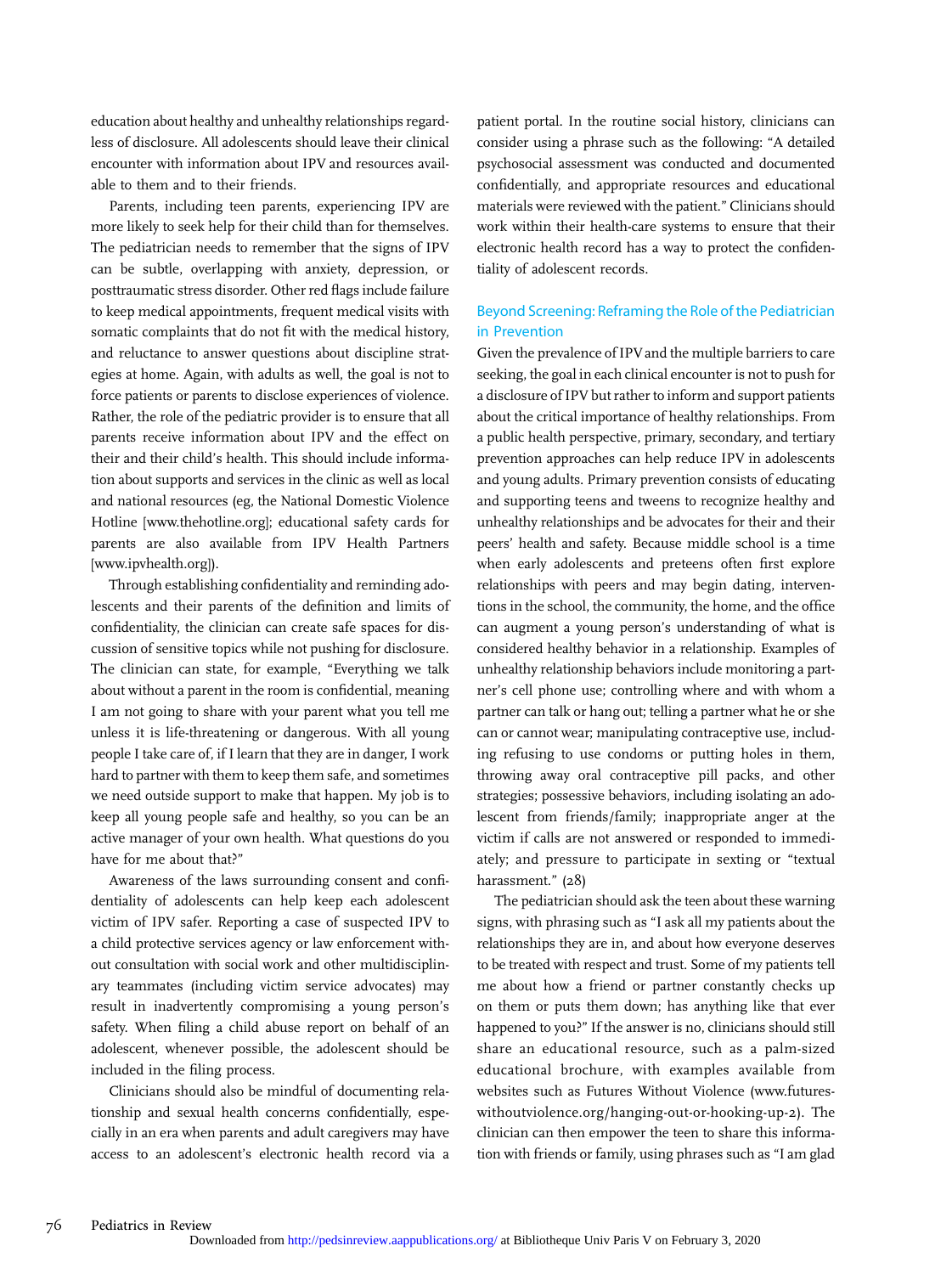to hear that's not happening to you. If you know a friend who could use this information, please take along this [brochure/ handout/website link] for them. Feel free to take several to share with others who could use them." Primary prevention makes each teen an active "upstander," rather than a passive bystander, for IPV and reproductive coercion.

Adolescents may feel more empowered to help a friend rather than remain a silent observer; this kind of intervention promotes challenging those social norms that condone and normalize IPV and adolescent relationship abuse. Moreover, including educational material on IPV and reproductive coercion during a health-care visit can reduce the stigma around IPV and simultaneously educate young people on what constitutes a healthy relationship; this normalization of prevention messaging would also allow the health-care site, school, or other venues providing services to be identified as safe spaces in which relationship concerns and IPV may be discussed.

Primary prevention in the digital age includes asking about media use and helping adolescents become aware of their digital footprint and create boundaries for themselves, and support those boundaries for friends. One teen-friendly resource is That's Not [Cool.com](http://Cool.com) [\(www.thatsnotcool.com\)](http://www.thatsnotcool.com), a website through which teens (and their parents) can learn about setting such boundaries or drawing their own "digital line."

Secondary prevention means recognizing and addressing a problem in its early stages. A diagnosis of recurrent STIs, adolescent pregnancy, depression, academic underachievement, or other problems should trigger the clinician to consider the possibility of IPV (and overlapping concerns of sexual assault and sexual exploitation) in the differential diagnosis. The pediatrician can ask questions that promote safe disclosure, such as "When I see a pattern of STIs (or infections) or when I detect a teen pregnancy, I worry about people making you do things sexual when you didn't want to. Could that be part of your story?" and then, open-endedly, "Tell me more." As with parents who are victims of IPV, similar red flags for adolescents include repeated visits for somatic complaints (eg, headaches, chronic stomachaches), STI testing, pregnancy tests, or other concerns. Opening the door for them to disclose IPV over time can be part of a critical safety net for each adolescent.

Tertiary prevention involves treating a problem, once recognized, and taking steps to reduce the likelihood of this happening again. Although disclosure is not the goal, disclosures do occur, especially if the adolescent trusts the clinician. The clinician should know how to make a "warm referral," meaning connecting a patient with an advocate in person, by phone, or by virtual visit rather than merely

handing out a hotline number. This process of helping to connect to an advocate reduces barriers to seeking such help. These barriers include self-blame, (29)(30) not recognizing what is happening as abuse, (31) limited knowledge of services, (29)(30)(32) and thinking that victim services are limited just to crises. (30) Describing and routinely using such services may facilitate awareness of services, improve mental health, (33)(34)(35) and reduce the likelihood of repeated victimization. (36) Health-care centers should establish formal agreements and connections with their local violence-related services (such as a rape crisis center or domestic violence agency) and identify teen-friendly resources. Clinicians can support adolescents in making the connection to these resources when appropriate. This may include offering a patient the phone in the clinic to call a hotline (rather than using their own cell phone) or setting up a time that an advocate can come meet with that young person in the clinic. For example, "We have a lovely connection with experts who know how to help teens struggling with relationships. Would you be interested in trying to call them together?" By having these formal partnerships in place with local domestic and sexual violence prevention advocates, clinicians can be well prepared to connect a young person who discloses an abusive relationship to appropriate services. Especially if clinicians are concerned about the safety of a young person, connecting them to an advocate who can assist with safety planning is vital. For young adults, an evidence-based safety decision aid (the myPlan app, available for computers and mobile devices [\[www.myplanapp.org\]](http://www.myplanapp.org)) has been shown to reduce decisional conflict and increase the use of safety behaviors.

As part of the routine psychosocial assessment with adolescents (such as the HEADSS assessment [Home, Education/employment, peer group Activities, Drugs, Sexuality, and Suicide/depression]), the pediatrician can start with assessing strengths first, and include questions on safety and IPV. The astute clinician can create a safe space through which an adolescent or his or her family can access needed support. When a problem surfaces, including STIs, adolescent pregnancy, substance abuse, or other health challenges, the pediatrician can remember to keep IPV in the differential diagnosis as an underlying factor. If a young woman is experiencing reproductive coercion, providers should be prepared to discuss and offer forms of contraception that a partner cannot interfere with (such as an intrauterine device, implant, or injection). Ignoring potential relationship abuse and/or reproductive coercion may allow a harmful relationship to continue and the poor health outcomes to persist. The astute clinician can use motivational interviewing while building up the adolescent's strengths to help him or her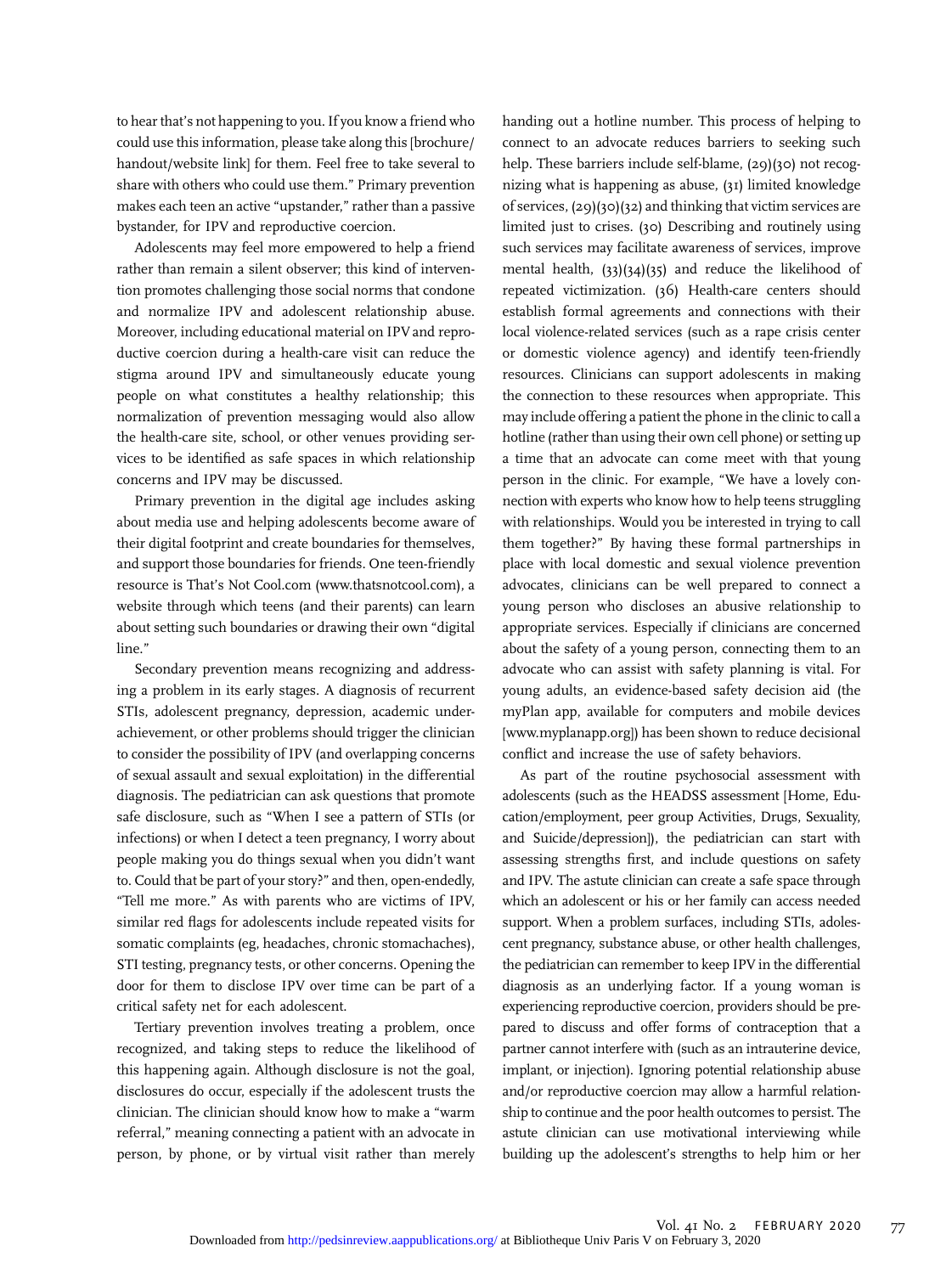recognize abusive behaviors and to facilitate access to help (for self or for siblings, peers, or parents).

Clinicians should know the resources in the area, including social work and mental health colleagues, local community and national domestic violence and rape crisis center hotlines, child protection services, and legal advocates familiar with youth law in their state. The office can showcase these resources; posters, website information [\(www.thatsnotcool.com,](http://www.thatsnotcool.com) [www.futureswithoutviolence.org](http://www.futureswithoutviolence.org), and [www.loveisrespect.org](http://www.loveisrespect.org)), and handouts can highlight healthy versus unhealthy relationships. Posters and resources should be multicultural, with diversity of ethnicity, sex expression, and sexual orientation represented.

Pediatricians and team leaders can invite staff from a local domestic violence agency and/or rape crisis center to attend meetings with your clinic staff and trainees. For adolescents who may find it unsafe or inaccessible to arrange times to meet with an advocate at that agency, the clinician can offer the office as a meeting site for an adolescent and an advocate from these centers.

Rather than reinventing the wheel in a practice, the pediatrician can use tools that can help provide an evidence-informed approach for conducting universal education and brief counseling. (37) The clinician can train front desk staff, receptionists, nurses, and medical assistants to be sensitive members of the team who can also recognize and provide resources to patients and families. This universal education and brief counseling approach has been tested in clinics for women and adolescents and found to increase patients' knowledge of resources and awareness of safety strategies and to reduce relationship abuse and reproductive coercion victimization. (38)(39)(40)

The clinician can share these tools with local schools, faith-based organizations, youth agencies, and athletic programs to help the adults in these programs to integrate evidence-based relationship abuse and IPV prevention into their adolescent-focused efforts. The pediatrician should create a safe environment from the first steps into the office through which adolescents feel valued, respected, and able to proactively learn to manage their own health and wellbeing.

#### Summary

• Based on emerging research evidence (4)(8)(11)(38) and consensus from health-care organizations, (24)(25)(26) IPV and reproductive coercion are common among adolescents and young adults, and clinic-based interventions using universal education about healthy and unhealthy relationships can have a positive effect on patients. In partnership with domestic and sexual violence prevention advocates, clinicians caring for adolescents can have a vitally important role in increasing safety and promoting healthy relationships among youth.

To view teaching slides that accompany this article, visit [http://pedsinreview.aappublications.org/](http://pedsinreview.aappublications.org/content/41/2/73.supplemental) [content/41/2/73.supplemental](http://pedsinreview.aappublications.org/content/41/2/73.supplemental).

#### Intimate Partner Violence in the Adolescent

Ellen S. Rome, MD, MPH,<sup>\*†</sup> Elizabeth Miller, MD, PhD<sup>+</sup>

\*Conter for Adolescent Medicine, Cleveland Clinic Children's, Cleveland, OH extract for Adolescent including, accessible time conditions, accessible, or<br>hent of General Pediatrics, Cleveland Clinic Lerner College of Medicine at Case Western Forwision of Adolescent and Young Adult Medicine. UPMC Children's Hospital of Pittsburgh,<br>Department of Pediatrics, University of Pittsburgh School of Medicine, Pittsburgh, PA

Pediatrics in Review (noc)

American Academy of Pediatrics

References for this article are at [http://pedsinreview.aappub](http://pedsinreview.aappublications.org/content/41/2/73)[lications.org/content/41/2/73](http://pedsinreview.aappublications.org/content/41/2/73).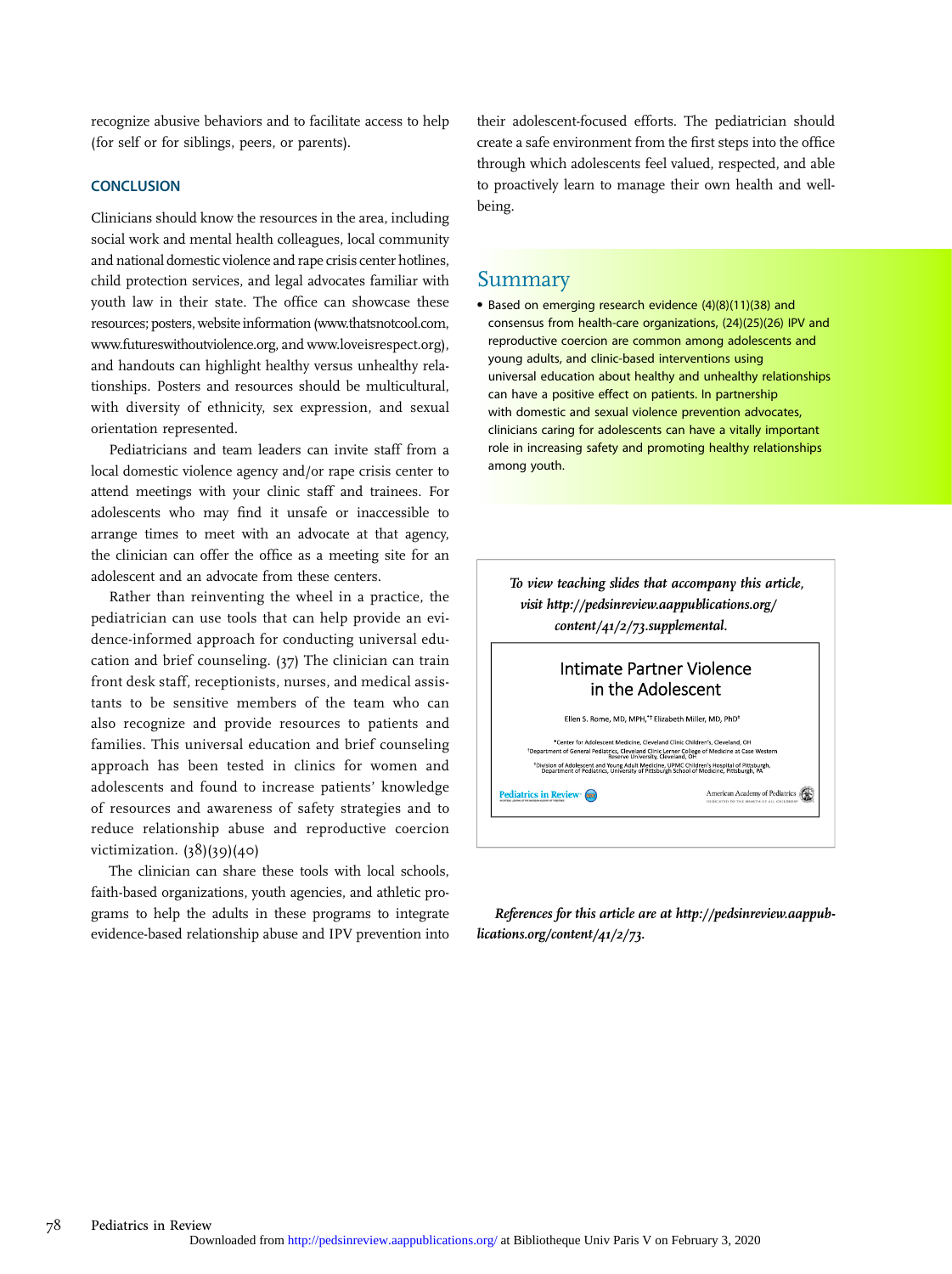# PIR Quiz

Individual CME quizzes are available via the blue CME link under the article title in the Table of Contents of any issue. To learn how to claim MOC points, go to:<http://www.aappublications.org/content/moc-credit>

- 1. You are invited by your local high school to speak to a group of students on the topic of intimate partner violence (IPV). You gladly accept the invitation and stress to the school principle that IPV education should target late middle school to early high school students. This is important primary prevention because among high school girls who have been in an intimate relationship, which of the following represents the prevalence of IPV in the past year?
	- A. 5%.
	- B. 10%.
	- C. 15%.
	- D. 20%.
	- E. 30%.
- 2. You are caring for a 20-year-old woman who has just delivered a full-term healthy baby boy. The mother, the 20-year-old father, and the baby will be living with the maternal grandmother. Other members of the household include the mother's sisters, ages 14 and 7 years. The baby's father and the mother have had an on-and-off again relationship. Occasionally during the pregnancy he would be verbally aggressive and pressure her to have sexual intercourse. One year ago, early in their relationship both parents were treated for chlamydia and gonorrhea. Their child has a substantially increased risk of which of the following conditions?
	- A. Autism spectrum disorder.
	- B. Developmental motor delays.
	- C. Gastroesophageal reflux disease.
	- D. Oppositional defiant disorder.
	- E. Physical abuse.
- 3. You are seeing a 15-year-old girl for a health supervision visit and conduct a confidential interview. She shares with you that she is dating a 16-year-old boy. She describes him as "nice" because he often chooses clothes for her. She also tells you that he "cares for her a lot"; he bought her a cell phone and he pays for service so he can frequently check on her. They have not had sexual intercourse. Which of the following is the most appropriate next step in management?
	- A. Insist that she stops seeing this boy.
	- B. Negotiate the inclusion of her mother to discuss this boyfriend.
	- C. Promptly initiate a contraceptive method.
	- D. Provide education about healthy and unhealthy relationships.
	- E. Refer her to a mental health counselor.
- 4. A 17-year-old girl comes to your office for her third injection of medroxyprogesterone acetate and retesting for chlamydia. She tested positive for chlamydia at the visit for the initiation of the contraceptive injections. Retesting for chlamydia 3 months later also was positive. Each time the girl and her boyfriend received treatment with azithromycin; however, their use of condoms has been inconsistent. This boyfriend is her first and only sexual partner. She also has poorly explained bruises on her lower arms. Which of the following is the most appropriate next step in management?
	- A. Ask questions to promote safe disclosure of IPV.
	- B. Include her boyfriend in the next office visit.
	- C. Insist that she call a crisis hotline for help now.
	- D. Make an immediate report to Child Protective Services.
	- E. Push her to disclose IPV with direct confrontational questions.

REQUIREMENTS: Learners

can take Pediatrics in Review quizzes and claim credit online only at: [http://](http://pedsinreview.org) [pedsinreview.org](http://pedsinreview.org).

To successfully complete 2020 Pediatrics in Review articles for AMA PRA Category 1 Credit $M$ , learners must demonstrate aminimum performance level of 60% or higher on this assessment. If you score less than 60% on the assessment, you will be given additional opportunities to answer questions until an overall 60% or greater score is achieved.

This journal-based CME activity is available through Dec. 31, 2022, however, credit will be recorded in the year in which the learner completes the quiz.



2020 Pediatrics in Review is approved for a total of 30 Maintenance of Certification (MOC) Part 2 credits by the American Board of Pediatrics (ABP) through the AAP MOC Portfolio Program. Pediatrics in Review subscribers can claim up to 30 ABP MOC Part 2 points upon passing 30 quizzes (and claiming full credit for each quiz) per year. Subscribers can start claiming MOC credits as early as October 2020. To learn how to claim MOC points, go to: [http://](http://www.aappublications.org/content/moc-credit) [www.aappublications.org/](http://www.aappublications.org/content/moc-credit) [content/moc-credit](http://www.aappublications.org/content/moc-credit).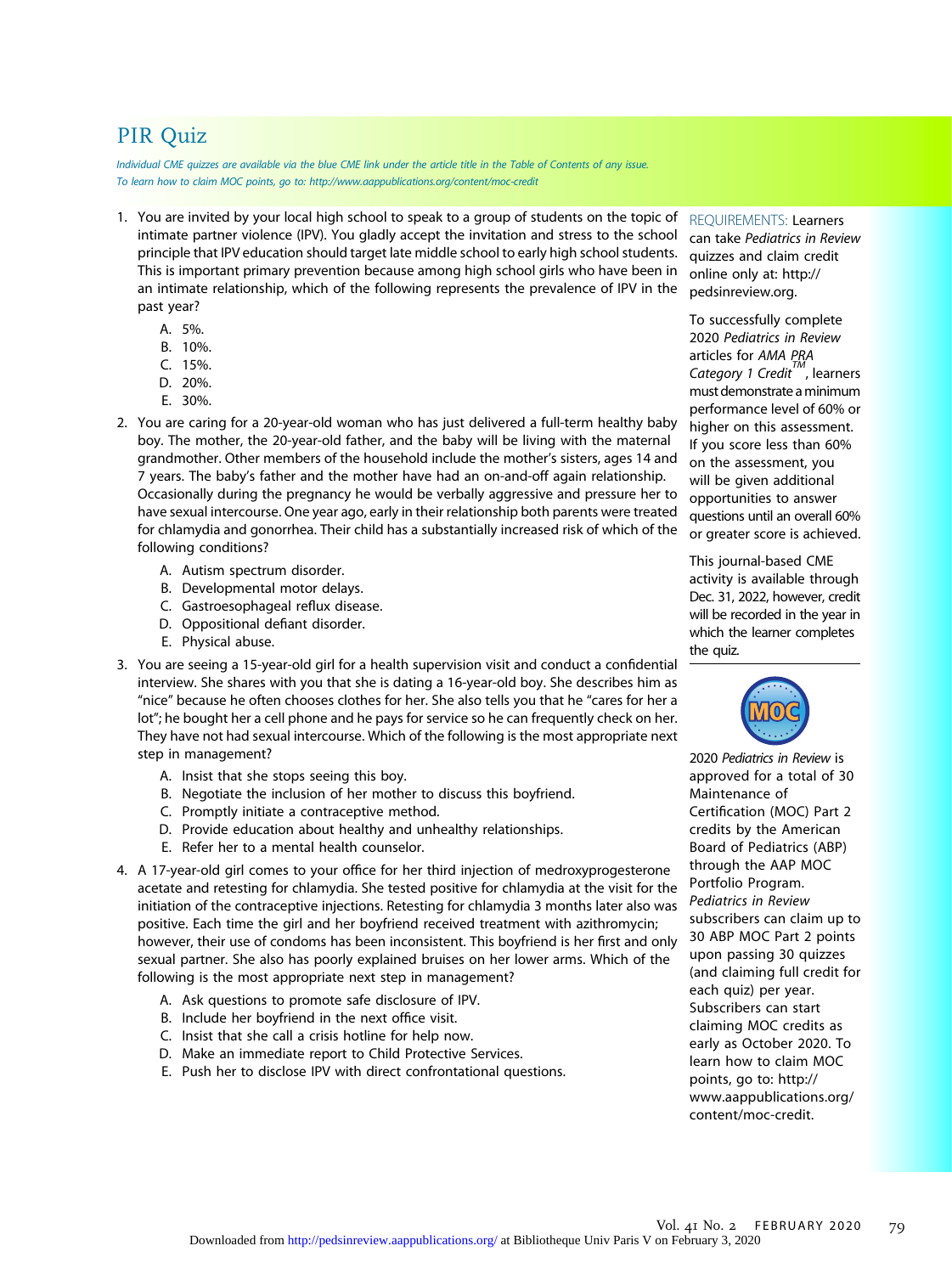- 5. Your group practice has decided to improve IPV education and intervention in the office. Informational posters and take-home cards that highlight healthy and unhealthy relationships, useful websites, and referral resources will be placed in the examination rooms. IPV training will be provided for the office staff. An in-office screening tool for IPV has been selected. Your recommendations for the patient visit are to screen and provide education and brief counseling that target which of the following groups of patients?
	- A. All adolescents.
	- B. Sexual minorities.
	- C. Those with an intimate partner.
	- D. Those with a family history of domestic violence.
	- E. Those with a history of child sexual abuse.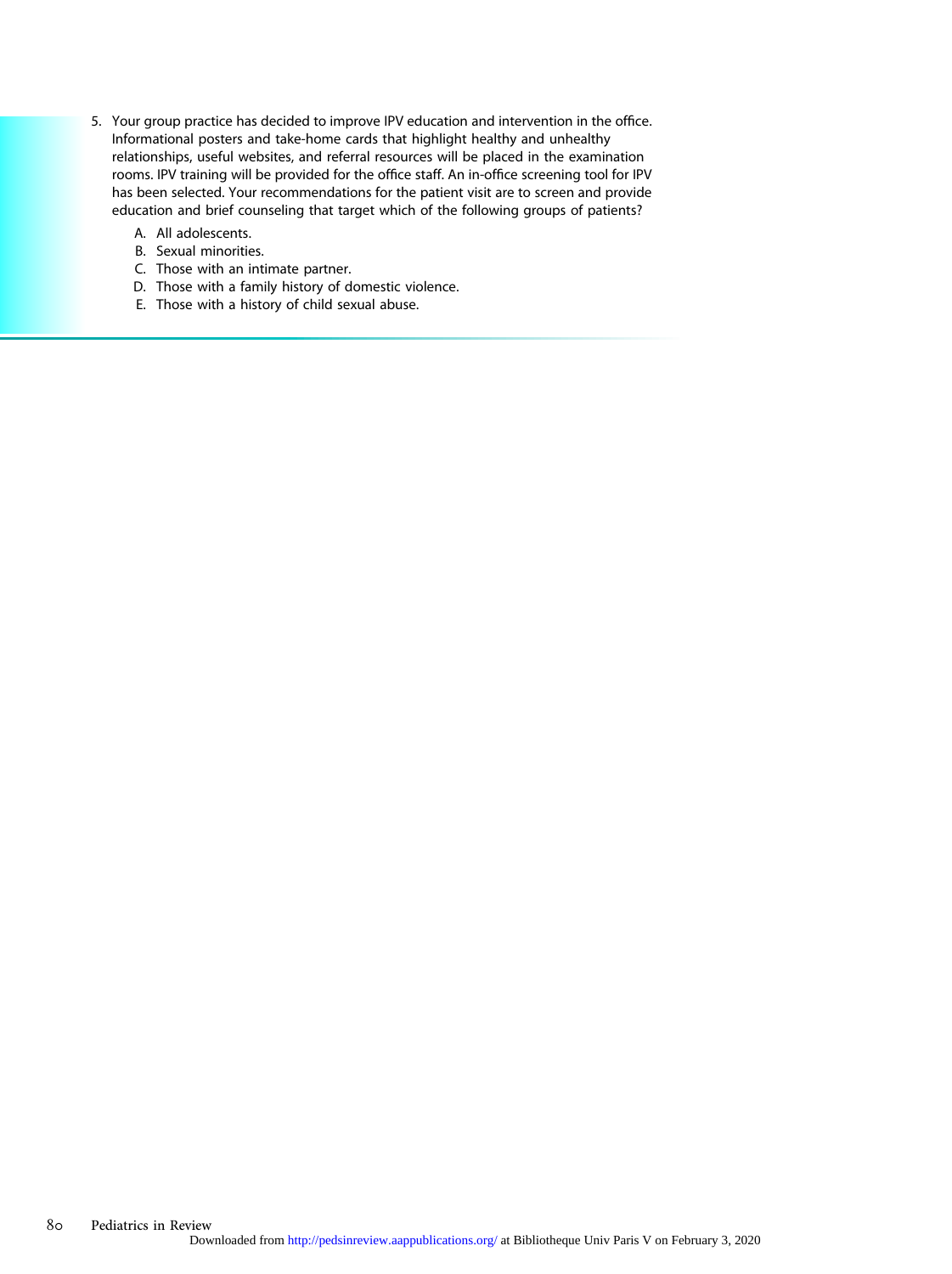### **Intimate Partner Violence in the Adolescent**

DOI: 10.1542/pir.2018-0053 *Pediatrics in Review* 2020;41;73 Ellen S. Rome and Elizabeth Miller

| <b>Updated Information &amp;</b><br><b>Services</b><br><b>Supplementary Material</b> | including high resolution figures, can be found at:<br>http://pedsinreview.aappublications.org/content/41/2/73<br>Supplementary material can be found at:<br>http://pedsinreview.aappublications.org/content/suppl/2020/01/31/41<br>$.2.73$ .DC1                                                                                                       |
|--------------------------------------------------------------------------------------|--------------------------------------------------------------------------------------------------------------------------------------------------------------------------------------------------------------------------------------------------------------------------------------------------------------------------------------------------------|
| <b>References</b>                                                                    | This article cites 32 articles, 6 of which you can access for free at:<br>http://pedsinreview.aappublications.org/content/41/2/73.full#ref-list-                                                                                                                                                                                                       |
| <b>Subspecialty Collections</b>                                                      | This article, along with others on similar topics, appears in the<br>following collection(s):<br>Gastroenterology<br>http://classic.pedsinreview.aappublications.org/cgi/collection/gastroe<br>nterology_sub<br><b>Adolescent Health/Medicine</b><br>http://classic.pedsinreview.aappublications.org/cgi/collection/adolesc<br>ent_health:medicine_sub |
| Permissions & Licensing                                                              | Information about reproducing this article in parts (figures, tables) or<br>in its entirety can be found online at:<br>https://shop.aap.org/licensing-permissions/                                                                                                                                                                                     |
| <b>Reprints</b>                                                                      | Information about ordering reprints can be found online:<br>http://classic.pedsinreview.aappublications.org/content/reprints                                                                                                                                                                                                                           |